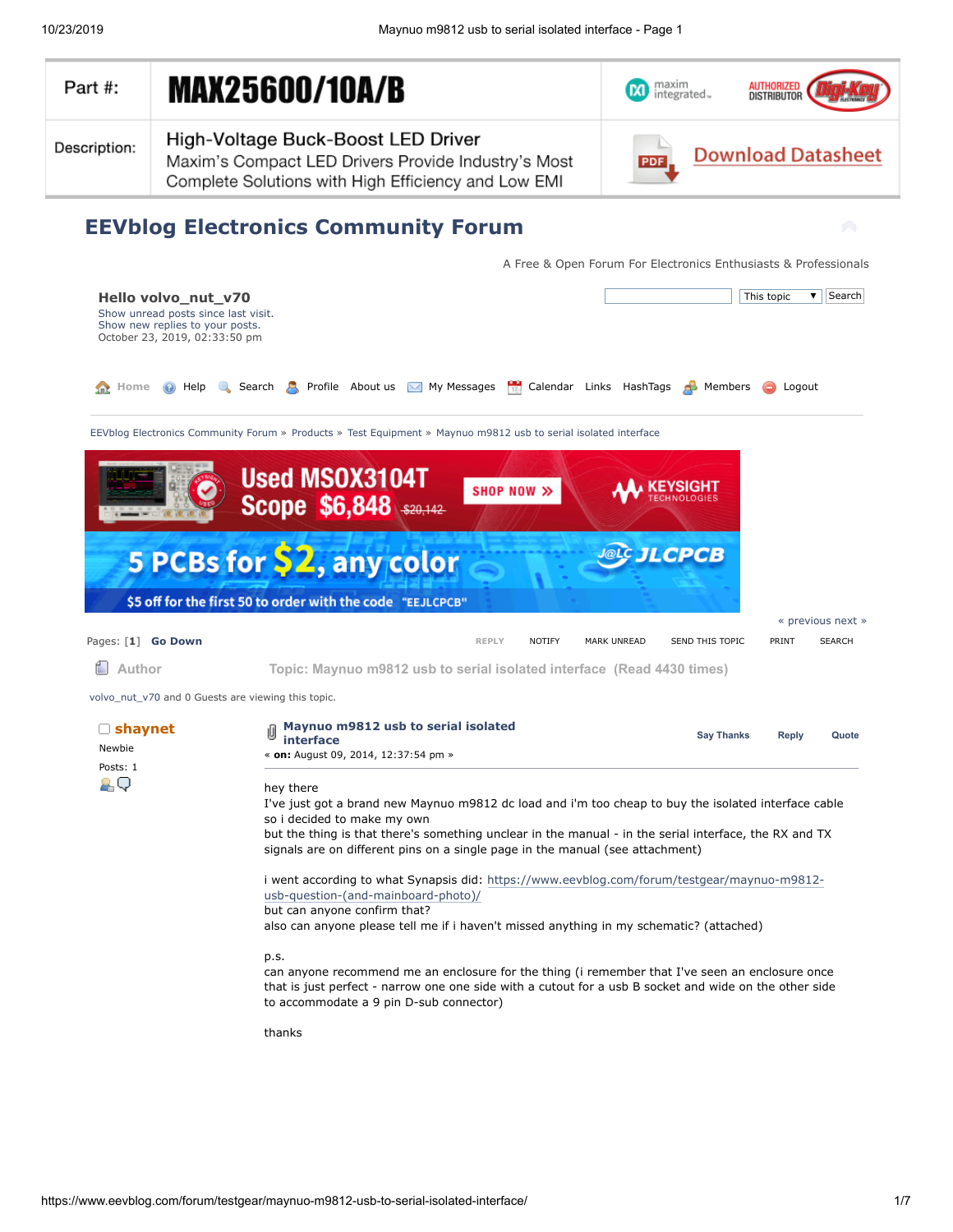## 2. DB9 Serial Interface



**DB9 Serial Interface** 

| $1 + 5V$ |
|----------|
| 2 TXD    |
| 3 RXD    |
| 4 NC     |
| 5 GND    |
| 6 NC     |
| 7 NC     |
| 8 NC     |
| 9 NC     |

The output of DB9 interface on the rear-panel of the power supplier is TTL voltage level, so the voltage level shift cable (M-131 or M133) must be applied before connecting the DB9 interface with the serial interface on PC.







 $\hat{\parallel}$  usb - serial [isolator.PNG](https://www.eevblog.com/forum/testgear/maynuo-m9812-usb-to-serial-isolated-interface/?action=dlattach;attach=104982) (43.56 kB, 1619x708 - viewed 879 times.)

|                            |                                                                                                       |                   | Report to moderator <sup>51</sup> L Logged |       |  |
|----------------------------|-------------------------------------------------------------------------------------------------------|-------------------|--------------------------------------------|-------|--|
| mij59<br>quent Contributor | Re: Maynuo m9812 usb to serial isolated<br>interface<br>« Reply #1 on: August 09, 2014, 01:12:29 pm » | <b>Sav Thanks</b> | Reply                                      | Quote |  |
|                            | Hi.                                                                                                   |                   |                                            |       |  |



□ m[ij59](https://www.eevblog.com/forum/profile/?u=96835)



I have build a similar interface using the ADUM1201 for my REK RK8511, it should be the same as the Maynuo.

Pin 2 on the RK8511 is RXD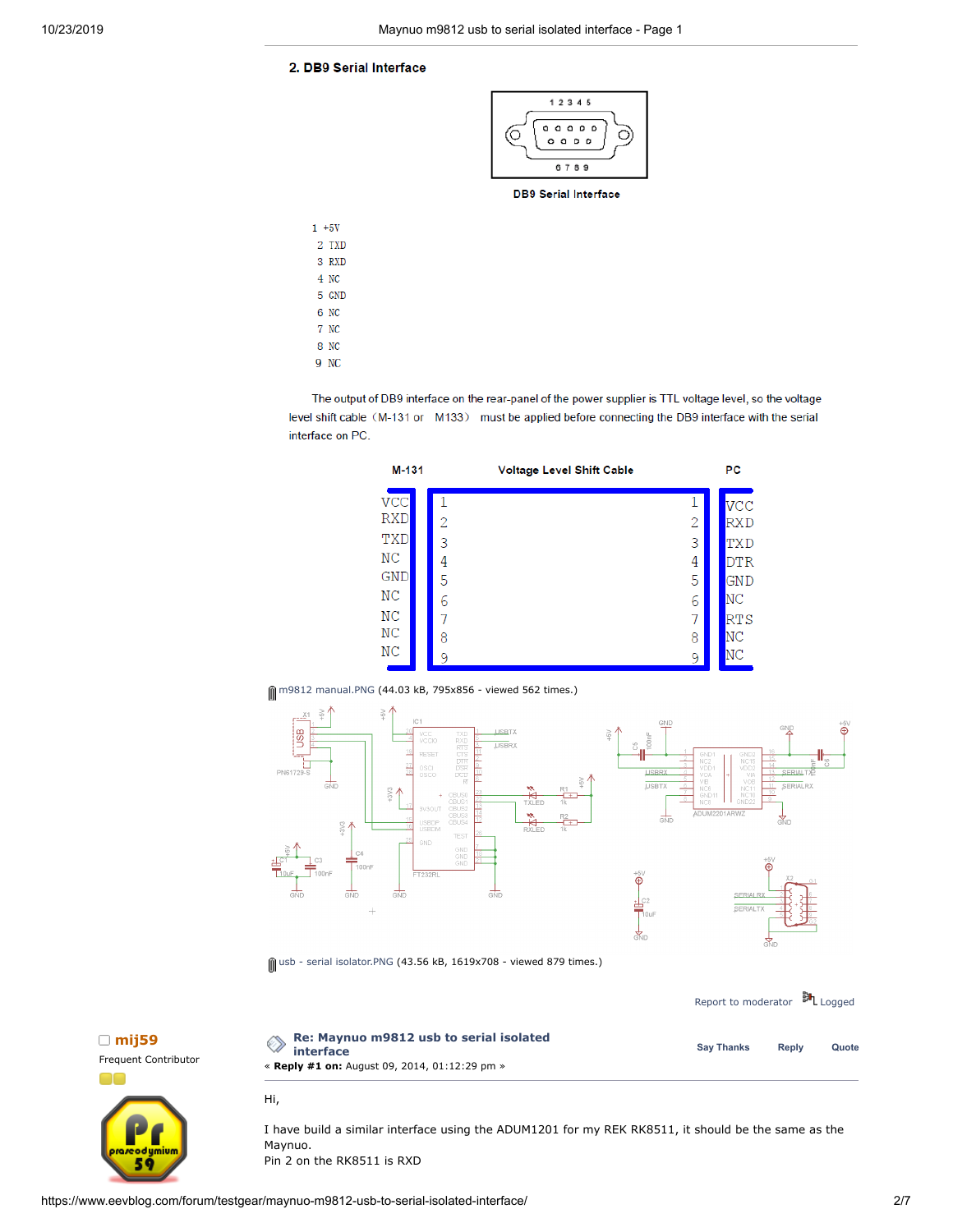Posts: 693 Country:

89

Posts: 622 Country:

29

Frequent Contributor



Pin 3 on the RK8511 is TXD I had to add a pull up resistor on TXD, it's an open collector output.

Report to [moderator](https://www.eevblog.com/forum/testgear/maynuo-m9812-usb-to-serial-isolated-interface/1/?action=reporttm;msg=493640) **訓** [Logged](https://www.eevblog.com/forum/helpadmin/?help=see_member_ip)

| TurboTom<br>auent Contributor | $\overline{\mathbb{q}}$ Re: Maynuo m9812 usb to serial isolated<br>$^{\heartsuit}$ interface | <b>Sav Thanks</b> | Reply | Quote |
|-------------------------------|----------------------------------------------------------------------------------------------|-------------------|-------|-------|
|                               | « Reply #2 on: August 14, 2016, 12:17:38 pm »                                                |                   |       |       |

I recently bought an M9712 as well (by the way, I'm pretty impressed by the performance, especially considering the price I payed) that came without the isolated USB adapter. I thought about modifying an "el-cheapo" USB/serial adapter with a digital isolator, similar to the setup shown above. But then I reconsidered since I'm anyway always short of USB ports. I thought to myself that there must be a different, more elegant way to get the load attached to the PC. While surfing the web I stumbled across these really inexpensive "WiFi-stamps" that talk to the attached microcontroller via an UARTlike interface. Since I'm not really good at programming, I searched further for a "virtual serial port" via such a WiFi stamp and found the "esp-link" page: [http://hackaday.com/2015/09/18/transparent](http://hackaday.com/2015/09/18/transparent-esp8266-wifi-to-serial-bridge/)esp8266-wifi-to-serial-bridge/

This was finally the "go" for me to try my idea - and guess what: The whole thing was really a nobrainer. I had to find a few tools that ease the uploading procedure of the program into the ESP-12-E WiFi stamp that I used, had to dig out a USB to TTL-UART adapter for programming and that was basically all that's necessary to get going. If you like, have a look at the attached pictures/photos of the whole thing. With the "HW Virtual Serial Port 3.1.1" driver to emulate the COM port on the PC, the Maynuo "M9700" application had no difficulty communicating with and controlling the DC load. And of course, using a wireless link provides as good electrical isolation as can be. The only drawback I found so far is that the "WiFi Dongle" as I call it draws quite some power from the M9712, the consumption is round about one watt and it also gets pretty warm. Future will have to tell if suppying this amount of power is a problem for the DC load, so far it appears to be working perfectly well.

If someone's interested in duplicating this small project, please let me know - then I will provide some more in-depth information and maybe prepare a package with the neccessary files and tools. The PCB I made is single-sided and can easily be "cooked" at home.



Cheers, Thomas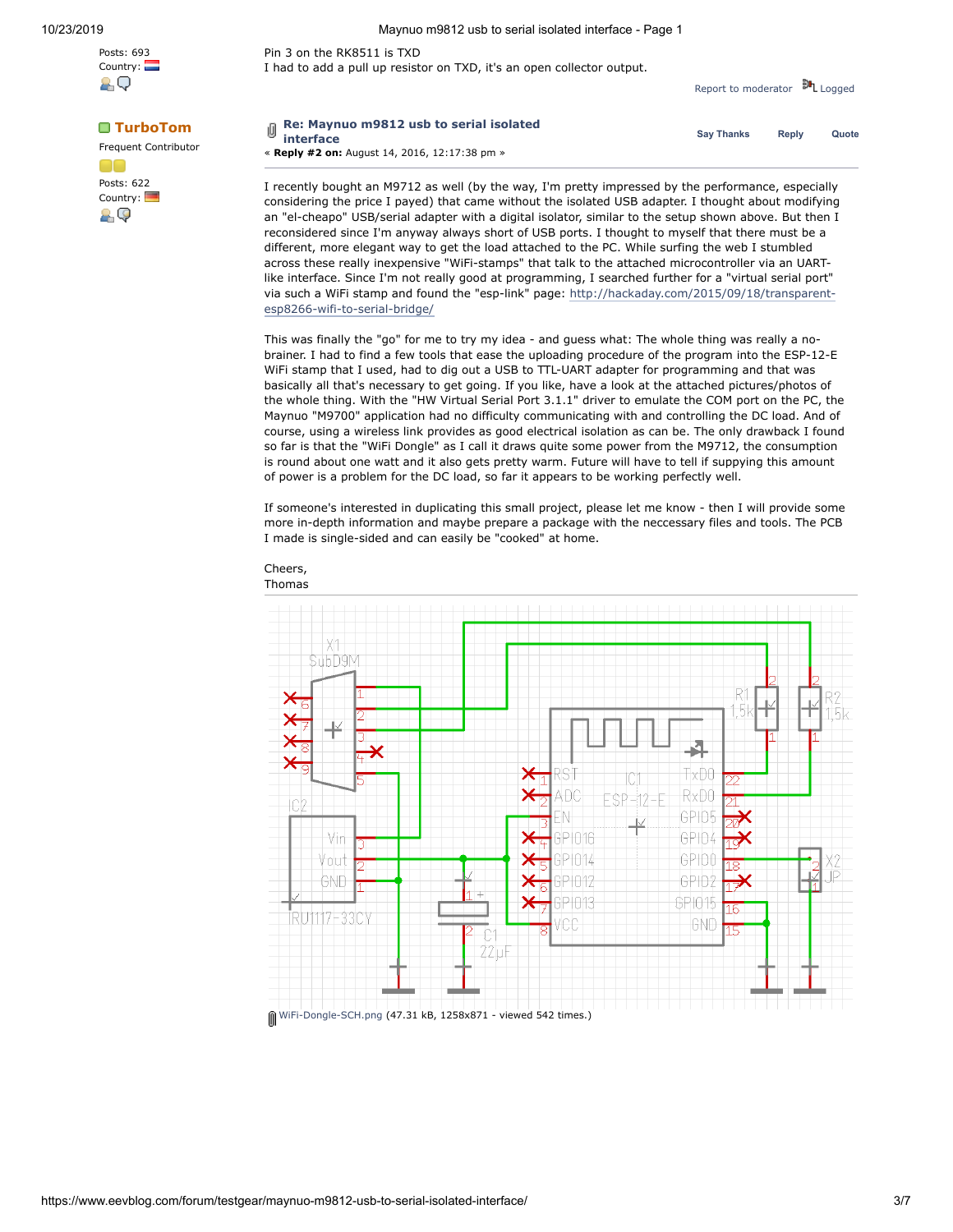

[WiFi-Dongle-PP.png](https://www.eevblog.com/forum/testgear/maynuo-m9812-usb-to-serial-isolated-interface/?action=dlattach;attach=247834) (33.54 kB, 807x1144 - viewed 427 times.)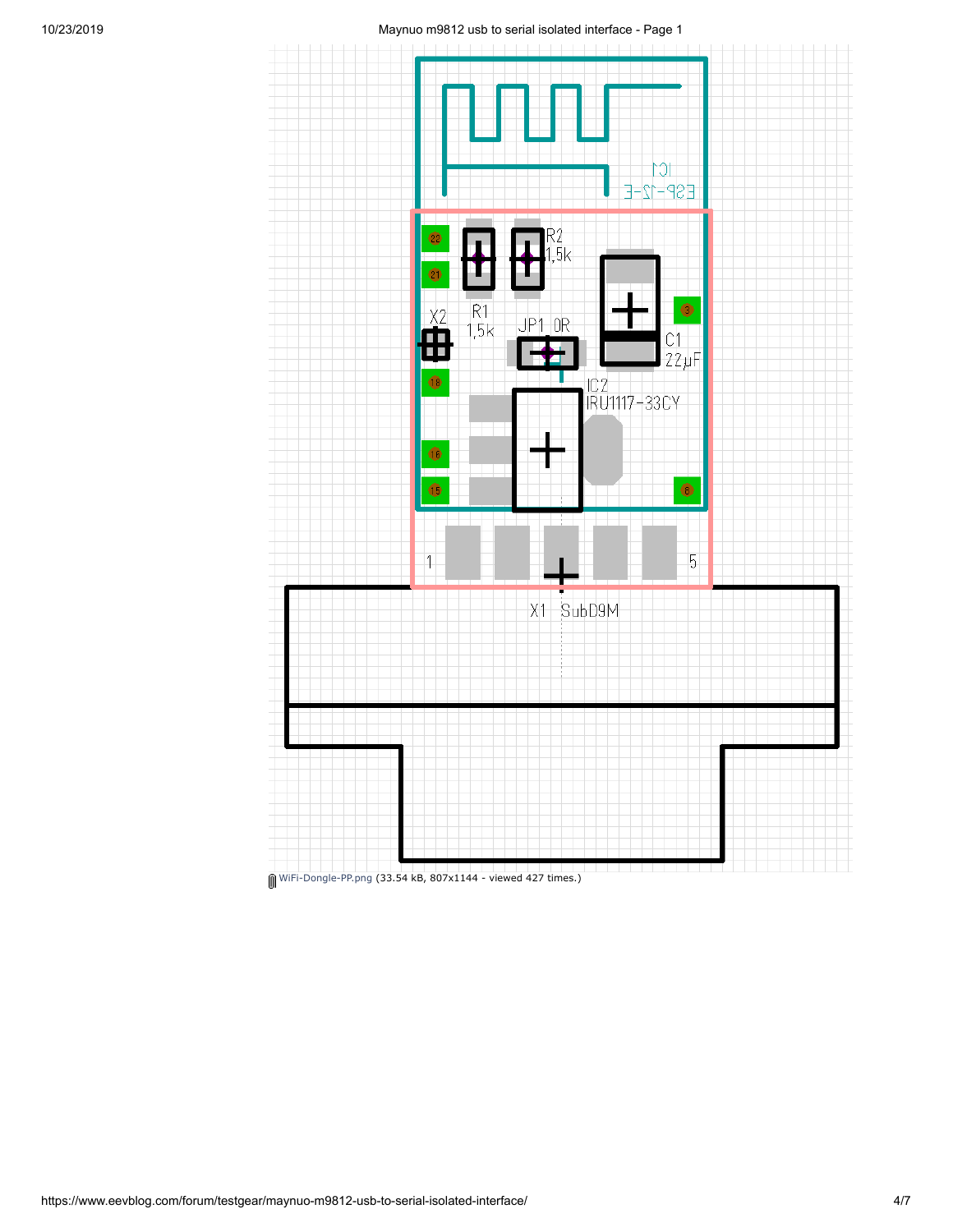

[WiFi-Dongle1.jpg](https://www.eevblog.com/forum/testgear/maynuo-m9812-usb-to-serial-isolated-interface/?action=dlattach;attach=247836) (96.6 kB, 1024x741 - viewed 541 times.)

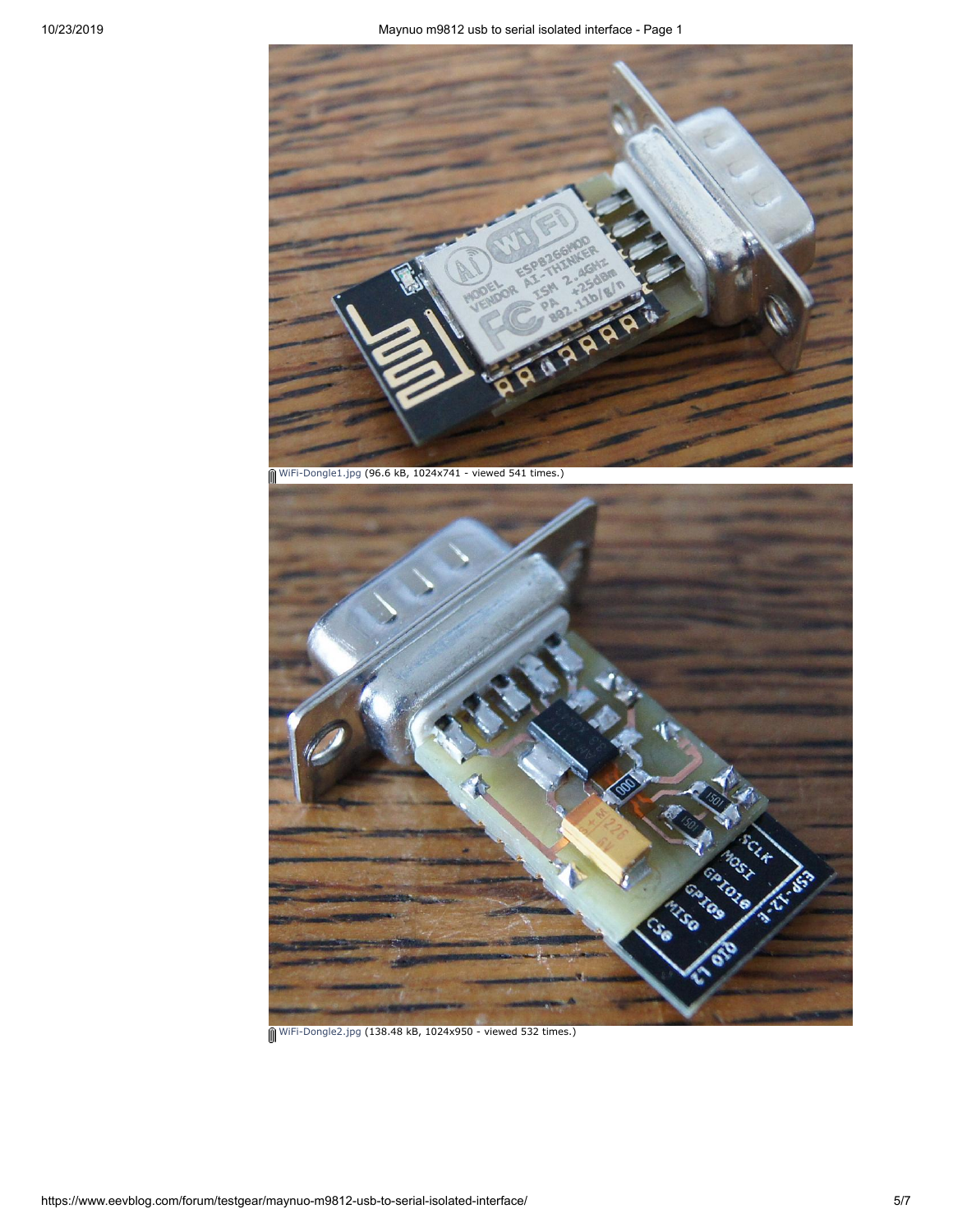

[WiFi-Dongle3.jpg](https://www.eevblog.com/forum/testgear/maynuo-m9812-usb-to-serial-isolated-interface/?action=dlattach;attach=247840) (45.45 kB, 1024x379 - viewed 437 times.)

|                                                              |                                                                                                                                                                                                                                                                                                                                                                                                                                                                                                                                                                                                                                       | Report to moderator                        |              | <sup>鼬</sup> L Logged |  |
|--------------------------------------------------------------|---------------------------------------------------------------------------------------------------------------------------------------------------------------------------------------------------------------------------------------------------------------------------------------------------------------------------------------------------------------------------------------------------------------------------------------------------------------------------------------------------------------------------------------------------------------------------------------------------------------------------------------|--------------------------------------------|--------------|-----------------------|--|
|                                                              | The following users thanked this post: Leuams, kkessler, snik, kulla                                                                                                                                                                                                                                                                                                                                                                                                                                                                                                                                                                  |                                            |              |                       |  |
| $\Box$ wraper<br>Supporter                                   | Re: Maynuo m9812 usb to serial isolated<br><b>interface</b><br>« Reply #3 on: August 14, 2016, 12:27:23 pm »                                                                                                                                                                                                                                                                                                                                                                                                                                                                                                                          | <b>Say Thanks</b>                          | <b>Reply</b> | Quote                 |  |
|                                                              | Actually isolated adapter is not required, that port is earthed anyway. The part which is connected to<br>the input terminals is floating. All is needed is level shifter, because the port has ttl voltage level.<br>Something like MAX232 would do the job. Or just USB/UART(TTL) converter, like FT232, CH340,<br>CP2102 and others.                                                                                                                                                                                                                                                                                               |                                            |              |                       |  |
| Posts: 10217<br>Country: <b>Part</b><br>29                   | « Last Edit: August 14, 2016, 12:34:45 pm by wraper »                                                                                                                                                                                                                                                                                                                                                                                                                                                                                                                                                                                 | Report to moderator                        |              | <sup>説</sup> L Logged |  |
| $\blacksquare$ TurboTom<br>Frequent Contributor              | Re: Maynuo m9812 usb to serial isolated<br><b>interface</b><br>« Reply #4 on: August 14, 2016, 12:38:51 pm »                                                                                                                                                                                                                                                                                                                                                                                                                                                                                                                          | <b>Say Thanks</b>                          | <b>Reply</b> | Quote                 |  |
| Posts: 622<br>Country:<br>29                                 | Sorry Wraper - that's not correct. The enclosure (and the shell of the communication port) of the<br>M9x1y devices is referenced to ground/earth but the internal circuitry is floating. I just checked the<br>resistance and actually I measure between the negative DC load terminal and the ground at the<br>communication port (pin 5) less than 200mOhms. This means if you want to use the load floating<br>without the negative terminal referenced to ground (i.e. as a high-side load), you have to use an<br>isolated communication method since the PC ground is usually directly connected to earth.<br>Cheers,<br>Thomas |                                            |              |                       |  |
|                                                              |                                                                                                                                                                                                                                                                                                                                                                                                                                                                                                                                                                                                                                       | Report to moderator <sup>54</sup> L Logged |              |                       |  |
| $\Box$ Leuams<br>Contributor<br>Posts: 21<br>Country:<br>a⊠Q | Re: Maynuo m9812 usb to serial isolated<br>interface<br>« Reply #5 on: December 28, 2016, 05:24:15 pm »                                                                                                                                                                                                                                                                                                                                                                                                                                                                                                                               | <b>Say Thanks</b>                          | <b>Reply</b> | Quote                 |  |
|                                                              | Just a word of warning to anyone thinking about buying the M133 isolated communication module<br>from Maynuo. I bought one when I first purchased my M9812 a few months ago and it worked great.<br>The key word is worked. The Prolific chip inside (PL2303) must be a counterfeit since it has been<br>disabled by the windows driver. Guess I will be making a cable.                                                                                                                                                                                                                                                              |                                            |              |                       |  |
|                                                              |                                                                                                                                                                                                                                                                                                                                                                                                                                                                                                                                                                                                                                       | Report to moderator                        |              | <sup>説</sup> L Logged |  |
| $\Box$ wraper<br>Supporter                                   | Re: Maynuo m9812 usb to serial isolated<br>interface<br>« Reply #6 on: December 28, 2016, 05:32:22 pm »                                                                                                                                                                                                                                                                                                                                                                                                                                                                                                                               | <b>Say Thanks</b>                          | <b>Reply</b> | Quote                 |  |
|                                                              | Quote from: Leuams on December 28, 2016, 05:24:15 pm                                                                                                                                                                                                                                                                                                                                                                                                                                                                                                                                                                                  |                                            |              |                       |  |
| Posts: 10217                                                 | Just a word of warning to anyone thinking about buying the M133 isolated communication module from Maynuo. I bought<br>one when I first purchased my M9812 a few months ago and it worked great. The key word is worked. The Prolific chip<br>inside (PL2303) must be a counterfeit since it has been disabled by the windows driver. Guess I will be making a cable.                                                                                                                                                                                                                                                                 |                                            |              |                       |  |
| Country: $\Box$<br>29                                        | What do you mean by "disabled by windows driver". Does it work with driver downgraded? I'm not<br>aware of driver killing counterfeit Prolific ICs.                                                                                                                                                                                                                                                                                                                                                                                                                                                                                   |                                            |              |                       |  |

Report to [moderator](https://www.eevblog.com/forum/testgear/maynuo-m9812-usb-to-serial-isolated-interface/6/?action=reporttm;msg=1100897) <sup>訓</sup>L [Logged](https://www.eevblog.com/forum/helpadmin/?help=see_member_ip)





Posts: 10217 Country:<br><del>A</del> Q